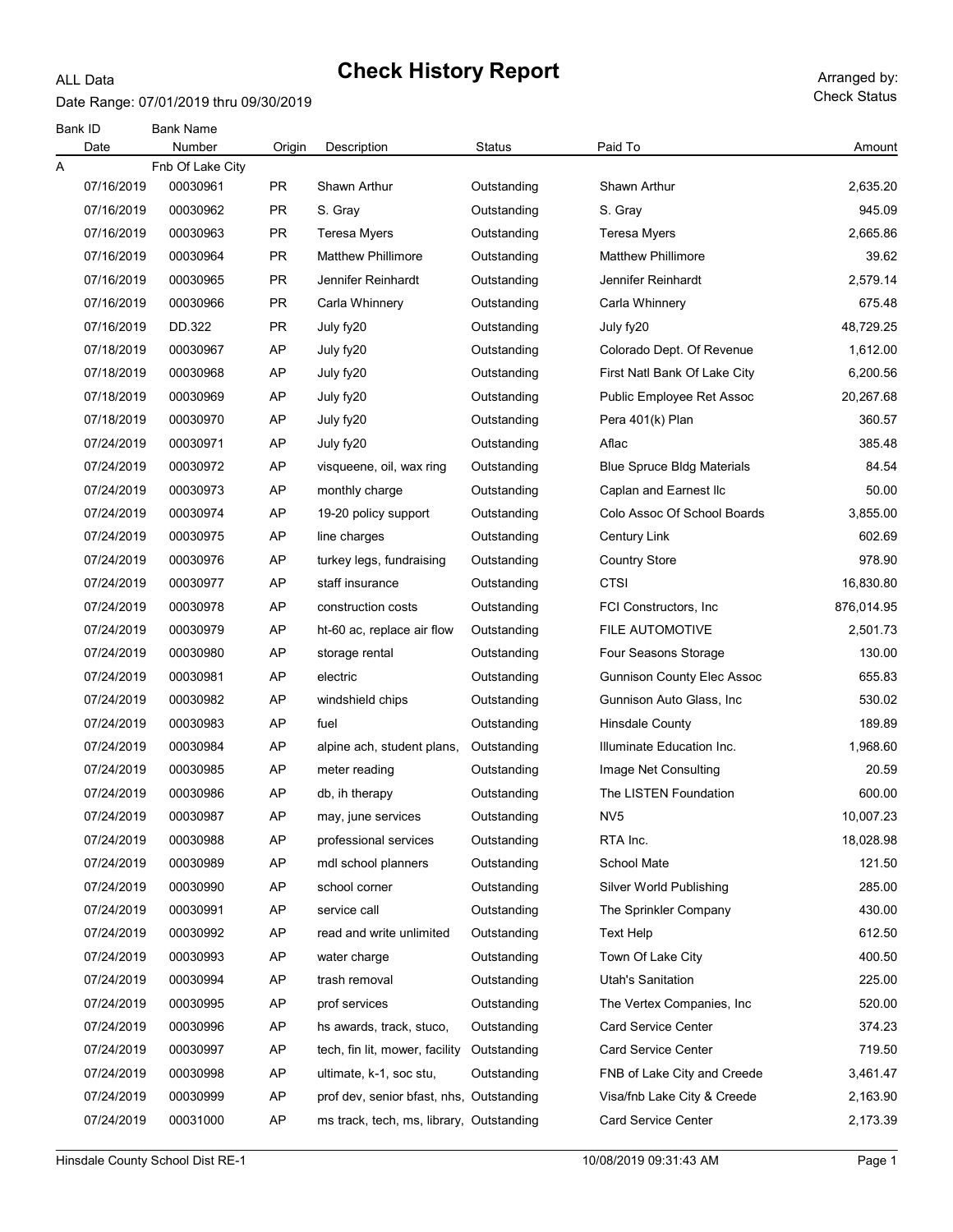#### Date Range: 07/01/2019 thru 09/30/2019

ALL Data

Check Status

| Bank ID<br>Date | <b>Bank Name</b><br>Number |              | Description                   | Status      | Paid To                           |                    |
|-----------------|----------------------------|--------------|-------------------------------|-------------|-----------------------------------|--------------------|
| 07/24/2019      | 00031001                   | Origin<br>AP | school messenger              | Outstanding | WISC-education                    | Amount<br>1,250.00 |
| 07/24/2019      | 00031002                   | AP           | prof services                 | Outstanding | Yeh & Associates                  | 2,756.20           |
| 08/15/2019      | 00031003                   | AP           | legal services                | Outstanding | Caplan and Earnest Ilc            | 100.00             |
| 08/15/2019      | 00031004                   | AP           | line charges                  | Outstanding | <b>Century Link</b>               | 600.63             |
| 08/15/2019      | 00031005                   | AP           | fy20 dues                     | Outstanding | Colorado Rural Schools Allianc    | 572.25             |
| 08/15/2019      | 00031006                   | AP           | property, liability, auto ins | Outstanding | Colorado School DistrictsSelf     | 17,856.00          |
| 08/15/2019      | 00031007                   | AP           | bleach, mop, febreze,         | Outstanding | Dars Cleaning Supplies            | 127.58             |
| 08/15/2019      | 00031008                   | AP           | construction costs            | Outstanding | FCI Constructors, Inc.            | 477,085.25         |
| 08/15/2019      | 00031009                   | AP           | ht-36 cdoe inspection         | Outstanding | <b>FILE AUTOMOTIVE</b>            | 2,921.00           |
| 08/15/2019      | 00031010                   | AP           | storage units                 | Outstanding | Four Seasons Storage              | 130.00             |
| 08/15/2019      | 00031011                   | AP           | reibursement for books        | Outstanding | Lori Frech                        | 132.77             |
| 08/15/2019      | 00031012                   | AP           | electric                      | Outstanding | <b>Gunnison County Elec Assoc</b> | 675.13             |
| 08/15/2019      |                            | AP           | work study pay                |             | <b>Brian Graham</b>               | 88.80              |
|                 | 00031013                   | AP           |                               | Outstanding |                                   | 426.32             |
| 08/15/2019      | 00031014                   |              | fuel                          | Outstanding | Hinsdale County                   |                    |
| 08/15/2019      | 00031015                   | AP           | canon meter reading           | Outstanding | Image Net Consulting              | 72.75              |
| 08/15/2019      | 00031016                   | AP           | listening language theapy     | Outstanding | The LISTEN Foundation             | 700.00             |
| 08/15/2019      | 00031017                   | AP           | Scholarship award             | Outstanding | Colorado Mesa University          | 500.00             |
| 08/15/2019      | 00031018                   | AP           | construction expense          | Outstanding | NV <sub>5</sub>                   | 9,238.00           |
| 08/15/2019      | 00031019                   | AP           | construction phase            | Outstanding | RTA Inc.                          | 14,022.54          |
| 08/15/2019      | 00031020                   | AP           | school corners                | Outstanding | Silver World Publishing           | 204.00             |
| 08/15/2019      | 00031021                   | AP           | advertising                   | Outstanding | <b>Utah's Sanitation</b>          | 330.00             |
| 08/15/2019      | 00031022                   | AP           | office supplies               | Outstanding | Lily Virden                       | 149.98             |
| 08/15/2019      | 00031023                   | AP           | technicians, project          | Outstanding | Yeh & Associates                  | 33,556.67          |
| 08/15/2019      | 00031024                   | <b>PR</b>    | Shawn Arthur                  | Outstanding | Shawn Arthur                      | 2,615.05           |
| 08/15/2019      | 00031025                   | <b>PR</b>    | S. Gray                       | Outstanding | S. Gray                           | 937.41             |
| 08/15/2019      | 00031026                   | <b>PR</b>    | <b>Teresa Myers</b>           | Outstanding | Teresa Myers                      | 2,646.16           |
| 08/15/2019      | 00031027                   | PR           | Jennifer Reinhardt            | Outstanding | Jennifer Reinhardt                | 2,558.63           |
| 08/15/2019      | 00031028                   | PR           | Carla Whinnery                | Outstanding | Carla Whinnery                    | 668.73             |
| 08/15/2019      | 00031029                   | AP           | August fy20 payroll           | Outstanding | Aflac                             | 385.48             |
| 08/15/2019      | 00031030                   | AP           | August fy20 payroll           | Outstanding | Colorado Dept. Of Revenue         | 1,547.00           |
| 08/15/2019      | 00031031                   | AP           | staff insurance               | Outstanding | CTSI                              | 16,830.80          |
| 08/15/2019      | 00031032                   | AP           | August fy20 payroll           | Outstanding | First Natl Bank Of Lake City      | 6,000.92           |
| 08/15/2019      | 00031033                   | AP           | August fy20 payroll           | Outstanding | <b>Public Employee Ret Assoc</b>  | 20,671.90          |
| 08/15/2019      | 00031034                   | AP           | August fy20 payroll           | Outstanding | Pera 401(k) Plan                  | 360.57             |
| 08/15/2019      | DD.323                     | PR           | August fy20 payroll           | Outstanding | August fy20 payroll               | 47,572.72          |
| 08/22/2019      | 00031035                   | AP           | legal fees                    | Outstanding | Caplan and Earnest Ilc            | 100.00             |
| 08/22/2019      | 00031036                   | AP           | cleaning supplies             | Outstanding | Dars Cleaning Supplies            | 301.36             |
| 08/22/2019      | 00031037                   | AP           | ht-55 cdoe inspection         | Outstanding | FILE AUTOMOTIVE                   | 6,642.96           |
| 08/22/2019      | 00031038                   | AP           | classroom supplies            | Outstanding | Lori Frech                        | 156.45             |
| 08/22/2019      | 00031039                   | AP           | <b>READING COUNTS</b>         | Outstanding | Houghton Mifflin Company          | 200.00             |
| 08/22/2019      | 00031040                   | AP           | books                         | Outstanding | John Wagner Public Library        | 348.32             |
| 08/22/2019      | 00031041                   | AP           | reimburse for flood           | Outstanding | Amanda Phillimore                 | 96.21              |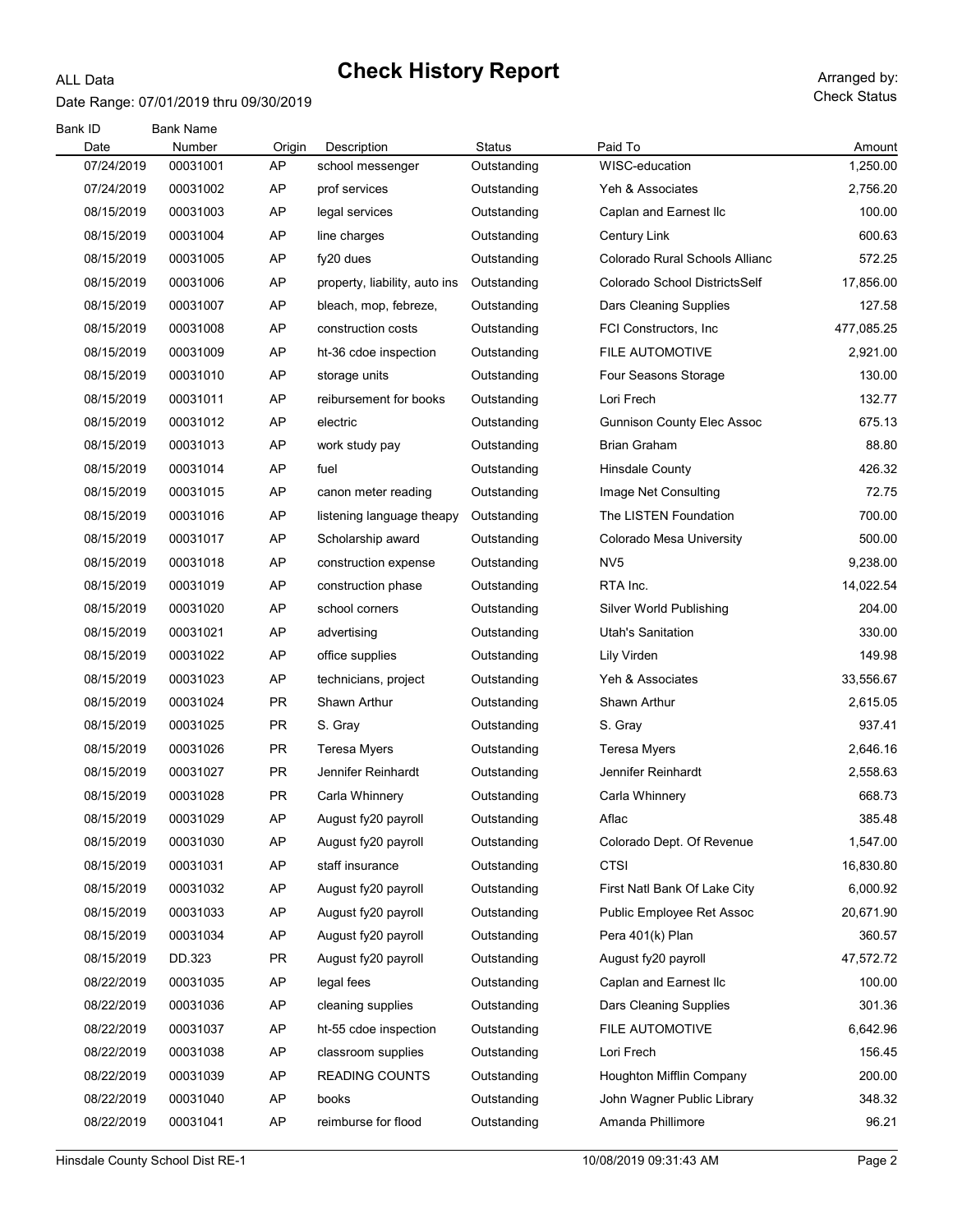#### Date Range: 07/01/2019 thru 09/30/2019

ALL Data

Check Status

| Bank ID<br>Date | <b>Bank Name</b><br>Number | Origin    | Description                          | Status      | Paid To                           | Amount       |
|-----------------|----------------------------|-----------|--------------------------------------|-------------|-----------------------------------|--------------|
| 08/22/2019      | 00031042                   | AP        | staff outting                        | Outstanding | Lake City Mini Golf               | 57.00        |
| 08/22/2019      | 00031043                   | AP        | case, preschool, mtss,               | Outstanding | <b>Card Service Center</b>        | 1,391.90     |
| 08/22/2019      | 00031044                   | AP        | office supplies, case, ap            | Outstanding | FNB of Lake City and Creede       | 2,895.03     |
| 08/22/2019      | DD.324                     | PR.       | individual for cindy nelson          | Outstanding | individual for cindy nelson da    | 2,449.74     |
| 09/20/2019      | 00031045                   | PR.       | Shawn Arthur                         | Outstanding | Shawn Arthur                      | 2,615.05     |
| 09/20/2019      | 00031046                   | <b>PR</b> | Kayla Gowdy                          | Outstanding | Kayla Gowdy                       | 161.64       |
| 09/20/2019      | 00031047                   | <b>PR</b> | S. Gray                              | Outstanding | S. Gray                           | 968.81       |
| 09/20/2019      | 00031048                   | <b>PR</b> | <b>Teresa Myers</b>                  | Outstanding | Teresa Myers                      | 2,646.16     |
| 09/20/2019      | 00031049                   | <b>PR</b> | <b>Matthew Phillimore</b>            | Outstanding | <b>Matthew Phillimore</b>         | 1,208.63     |
| 09/20/2019      | 00031050                   | <b>PR</b> | Sarah Poet                           | Outstanding | Sarah Poet                        | 560.78       |
| 09/20/2019      | 00031051                   | <b>PR</b> | Jennifer Reinhardt                   | Outstanding | Jennifer Reinhardt                | 2,644.38     |
| 09/20/2019      | 00031052                   | <b>PR</b> | <b>Camille Richard</b>               | Outstanding | Camille Richard                   | 80.81        |
| 09/20/2019      | 00031053                   | <b>PR</b> | Danvis Smith                         | Outstanding | Danvis Smith                      | 80.81        |
| 09/20/2019      | 00031054                   | <b>PR</b> | Suzanne Wallace                      | Outstanding | Suzanne Wallace                   | 2,987.02     |
| 09/20/2019      | 00031055                   | <b>PR</b> | Carla Whinnery                       | Outstanding | Carla Whinnery                    | 668.74       |
| 09/20/2019      | 00031056                   | AP        | September payroll                    | Outstanding | Aflac                             | 320.74       |
| 09/20/2019      | 00031057                   | AP        | individual for cindy nelson          | Outstanding | Colorado Dept. Of Revenue         | 1,840.00     |
| 09/20/2019      | 00031058                   | AP        | July fy20                            | Outstanding | Colorado State Treasurer          | 653.43       |
| 09/20/2019      | 00031059                   | AP        | individual for cindy nelson          | Outstanding | First Natl Bank Of Lake City      | 6,608.18     |
| 09/20/2019      | 00031060                   | AP        | individual for cindy nelson          | Outstanding | Public Employee Ret Assoc         | 22,019.45    |
| 09/20/2019      | 00031061                   | AP        | September payroll                    | Outstanding | Pera 401(k) Plan                  | 560.57       |
| 09/20/2019      | DD.325                     | PR        | September payroll                    | Outstanding | September payroll                 | 43,176.03    |
| 09/25/2019      | 00031062                   | AP        | Epilepsy run platinum                | Outstanding | 38 Degrees North                  | 75.00        |
| 09/25/2019      | 00031063                   | AP        | math software annual                 | Outstanding | Amplify Education, Inc.           | 228.75       |
| 09/25/2019      | 00031064                   | AP        | fall regional meeting                | Outstanding | Colo Assoc Of School Boards       | 325.00       |
| 09/25/2019      | 00031065                   | AP        | google chromeedu lic                 | Outstanding | Cdw Government, Inc.              | 250.00       |
| 09/25/2019      | 00031066                   | AP        | phone service                        | Outstanding | <b>Century Link</b>               | 600.69       |
| 09/25/2019      | 00031067                   | AP        | sports/activities for fy20           | Outstanding | Colo High School Activities As    | 1,845.00     |
| 09/25/2019      | 00031068                   | <b>AP</b> | k/1 food                             | Outstanding | <b>Country Store</b>              | 45.50        |
| 09/25/2019      | 00031069                   | AP        | September payroll                    | Outstanding | <b>CTSI</b>                       | 15,998.60    |
| 09/25/2019      | 00031070                   | AP        | liners, fuller                       | Outstanding | Dars Cleaning Supplies            | 319.63       |
| 09/25/2019      | 00031071                   | AP        | adventure week fy20                  | Outstanding | El Porvenir Christian Camp and    | 6,655.00     |
| 09/25/2019      | 00031072                   | AP        | construction work                    | Outstanding | FCI Constructors, Inc.            | 1,012,657.25 |
| 09/25/2019      | 00031073                   | AP        | cdoe annual inspection               | Outstanding | FILE AUTOMOTIVE                   | 6,328.92     |
| 09/25/2019      | 00031075                   | AP        | storage units                        | Outstanding | Four Seasons Storage              | 130.00       |
| 09/25/2019      | 00031076                   | AP        | electric                             | Outstanding | <b>Gunnison County Elec Assoc</b> | 724.74       |
| 09/25/2019      | 00031077                   | AP        | review heat, dup key,                | Outstanding | <b>General Maintenance</b>        | 1,539.00     |
| 09/25/2019      | 00031078                   | AP        | dressing, cookies, soup,             | Outstanding | <b>Get Some Groceries</b>         | 279.78       |
| 09/25/2019      | 00031079                   | AP        | Work hours for September Outstanding |             | <b>Brian Graham</b>               | 44.40        |
| 09/25/2019      | 00031080                   | AP        | grade teacher ads                    | Outstanding | <b>Gunnison Country Times</b>     | 170.00       |
| 09/25/2019      | 00031081                   | AP        | summer seminar                       | Outstanding | Rebecca Hall                      | 75.00        |
| 09/25/2019      | 00031082                   | AP        | ex school msg nov-oct 20             | Outstanding | Harris School Solutions           | 333.43       |